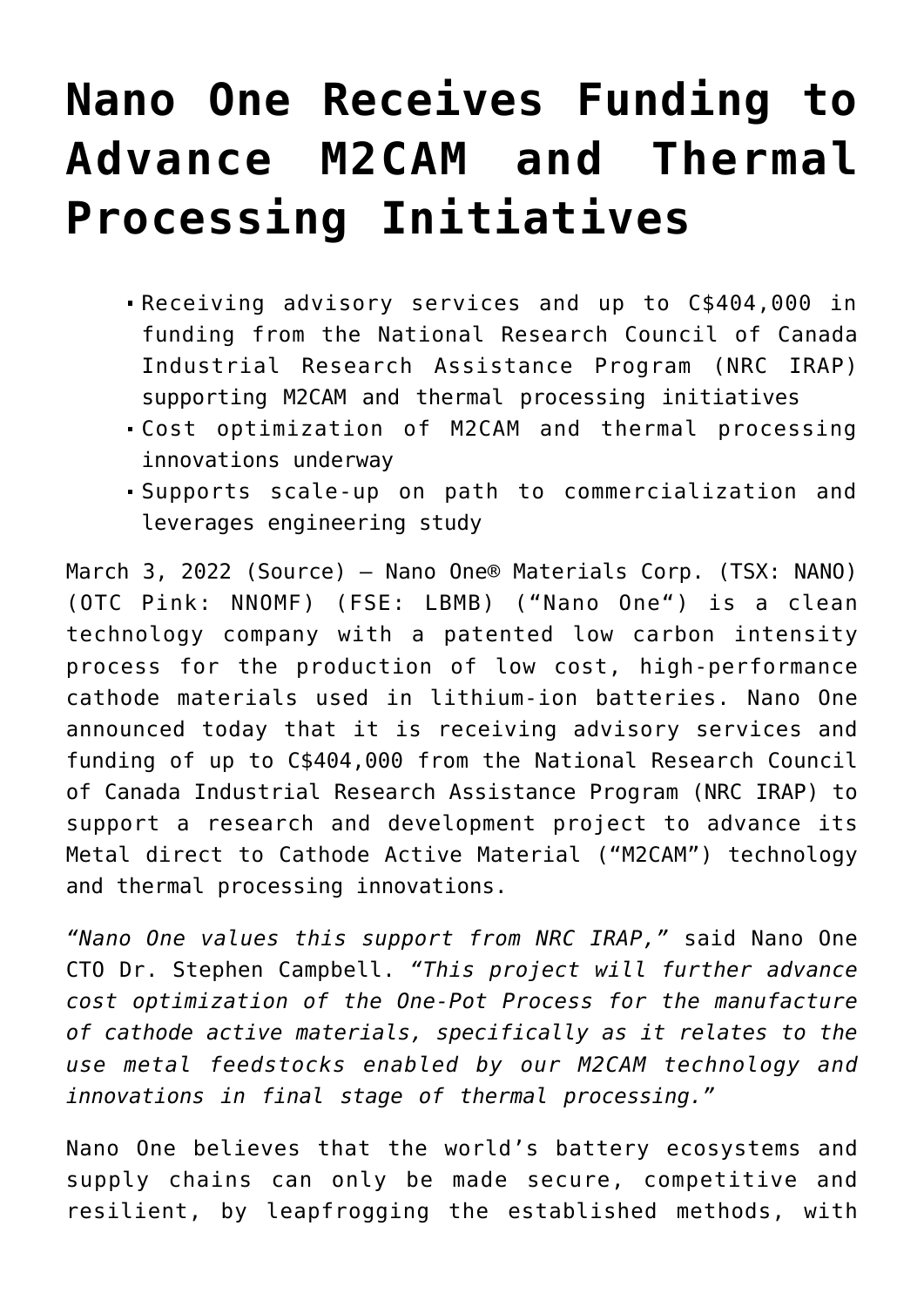economically and environmentally engineered supply chains. A study produced by Hatch Ltd. and announced by Nano One on January 24 2022, supports that Nano One's patented One-Pot and M2CAM processes offer both environmental and potential economic benefits when compared to conventional cathode manufacturing processes. The technology eliminates large streams of wasteful by-product and the need to convert lithium-carbonate to lithium-hydroxide and metals to metalsulfates. There are also estimated significant reductions in carbon footprint and water usage.

Dr. Campbell added, *"We have also identified opportunities to improve the efficiency of thermal processing, which is a capitally and energy intensive final step in making cathode materials. We have innovations and patents pending, and this latest support from NRC IRAP is aimed at developing them into near-term industrial scale solutions, better suited for terawatt-hour scale battery production."*

###

## **About Nano One**

Nano One Materials Corp (Nano One) is a clean technology company with a patented, scalable and low carbon intensity industrial process for the low-cost production of highperformance lithium-ion battery cathode materials. The technology is applicable to electric vehicle, energy storage, consumer electronic and next generation batteries in the global push for a zero-emission future. Nano One's One-Pot process, its coated nanocrystal materials and its Metal to Cathode Active Material (M2CAM) technologies address fundamental performance needs and supply chain constraints while reducing costs and carbon footprint. Nano One has received funding from various government programs and the current "Scaling of Advanced Battery Materials Project" is supported by Sustainable Development Technology Canada (SDTC) and the Innovative Clean Energy (ICE) Fund of the Province of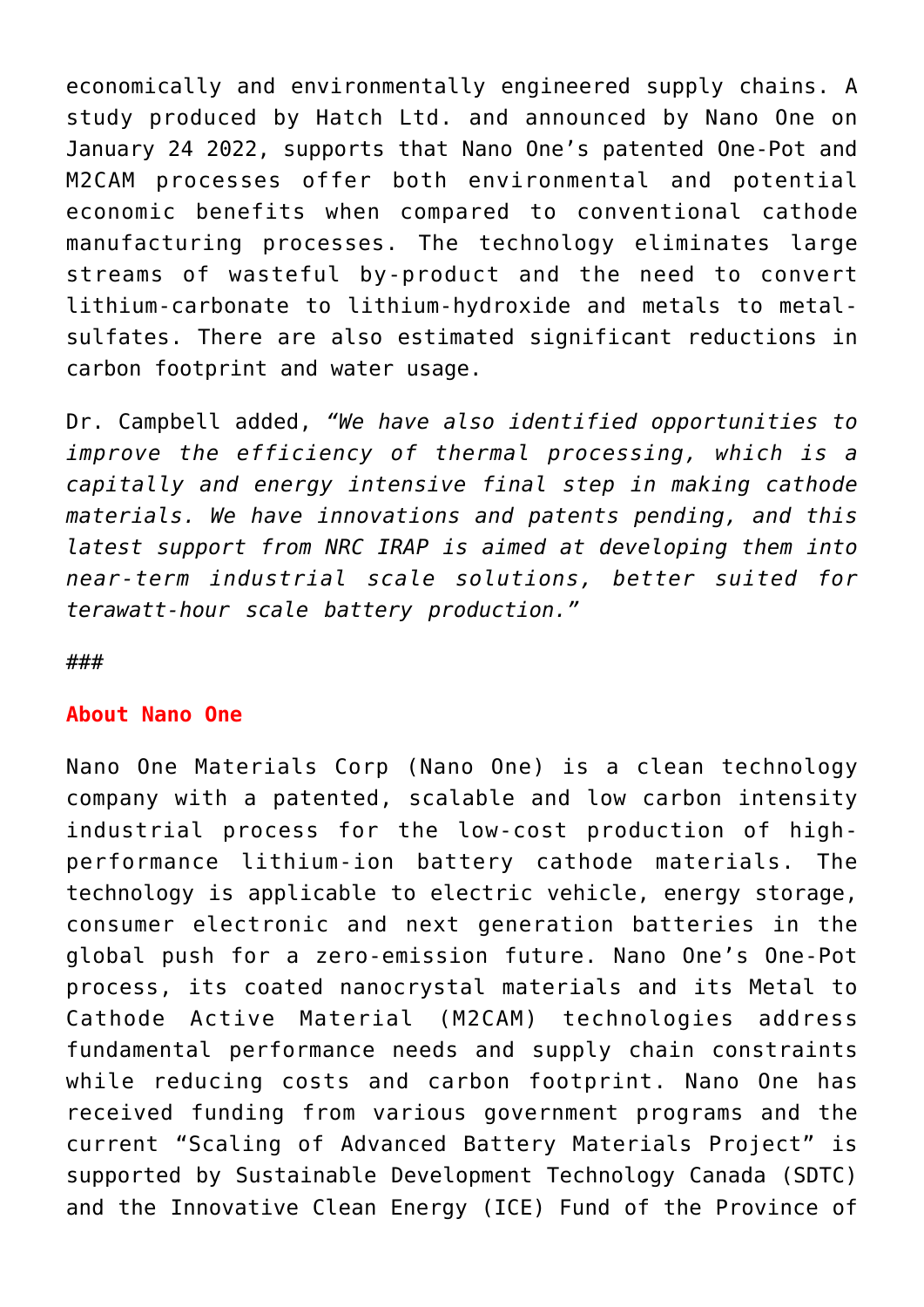British Columbia. For more information, please visit **[www.nanoone.ca](https://www.newsfilecorp.com/redirect/nv2a1SPQPg)**

Company Contact: Paul Guedes [info@nanoone.ca](mailto:info@nanoone.ca) (604) 420-2041

Media Contact: Chelsea Nolan Antenna Group for Nano One [nanoone@antennagroup.com](mailto:nanoone@antennagroup.com) (646) 854-8721

*Certain information contained herein may constitute "forwardlooking information" and "forward-looking statements" within the meaning of applicable securities legislation. All statements, other than statements of historical fact, are forward-looking statements. Forward-looking information in this news release includes, but is not limited to, statements with respect to: benefits achieved from further optimization of Nano One's patented One-Pot Process and M2CAM technologies, the execution of the Company's development plans which are contingent on such support and awards and the commercialization of Nano One's technology and patents. Generally, forward-looking information can be identified by the use of terminology such as 'believe', 'expect', 'anticipate', 'plan', 'intend', 'continue', 'estimate', 'may', 'will', 'should', 'ongoing', 'target', 'goal', 'potential', 'advance', 'aim' or variations of such words and phrases or statements that certain actions, events or results "will" occur. Forward-looking statements are based on the current opinions and estimates of management as of the date such statements are made are not, and cannot be, a guarantee of future results or events. Forward-looking statements are subject to known and unknown risks, uncertainties and other factors that may cause the actual results, level of activity, performance or achievements of the Nano One to be materially*